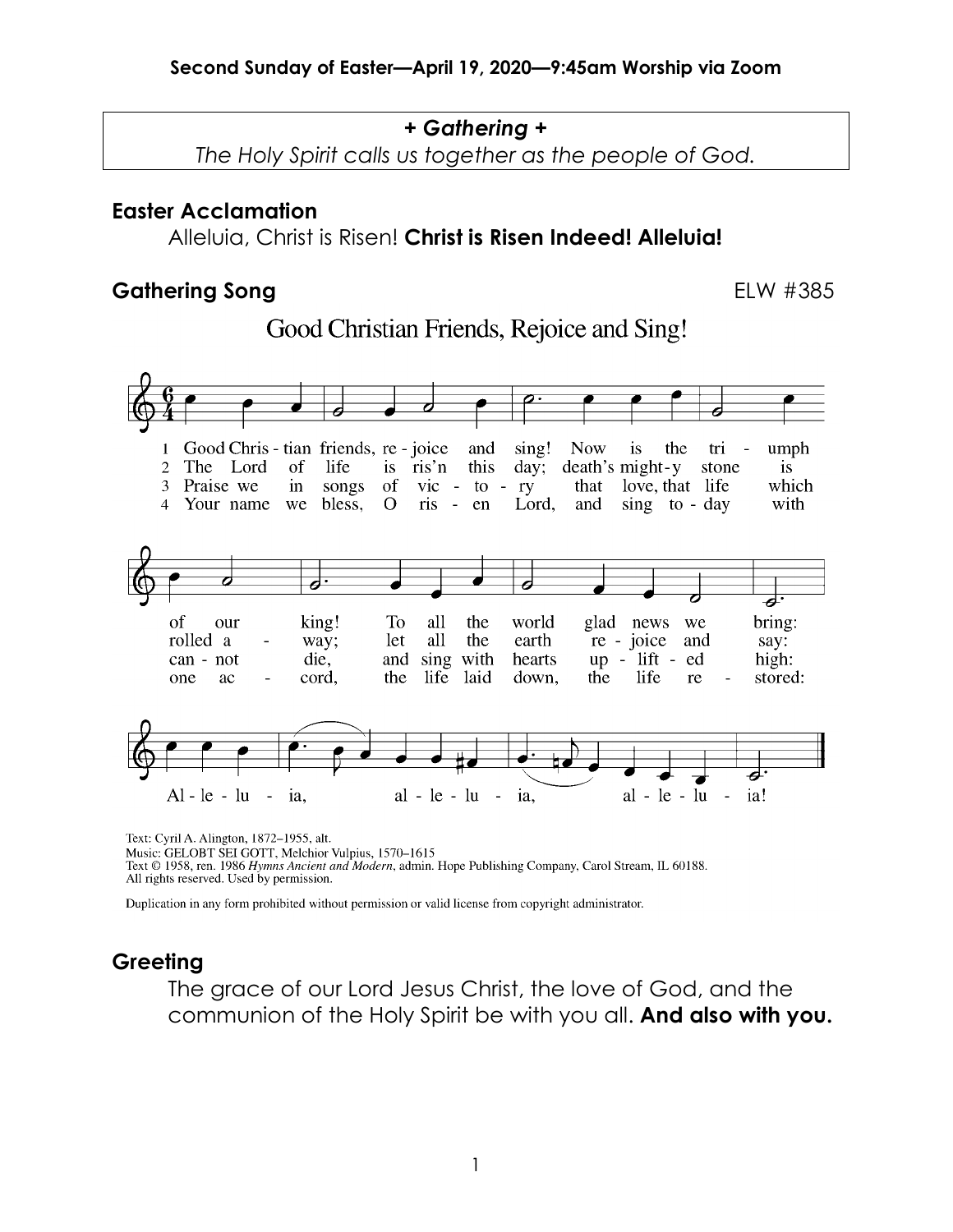#### **Second Sunday of Easter—April 19, 2020—9:45am Worship via Zoom**

## **Prayer of the Day** p.32

Almighty and eternal God, the strength of those who believe and the hope of those who doubt, may we, who have not seen, have faith in you and receive the fullness of Christ's blessing, who lives and reigns with you and the Holy Spirit, one God, now and forever. **Amen.**

#### *+ Word +*

*God speaks to us in scripture reading, preaching, and song.*

**First Reading Acts 2:14a, 22-32** 

A reading from Acts.

14aPeter, standing with the eleven, raised his voice and addressed [the crowd], 22"You that are Israelites, listen to what I have to say: Jesus of Nazareth, a man attested to you by God with deeds of power, wonders, and signs that God did through him among you, as you yourselves know—23this man, handed over to you according to the definite plan and foreknowledge of God, you crucified and killed by the hands of those outside the law. 24But God raised him up, having freed him from death, because it was impossible for him to be held in its power. 25For David says concerning him, 'I saw the Lord always before me, for he is at my right hand so that I will not be shaken; 26therefore my heart was glad, and my tongue rejoiced; moreover my flesh will live in hope. 27For you will not abandon my soul to Hades, or let your Holy One experience corruption. 28You have made known to me the ways of life; you will make me full of gladness with your presence.' 29"Fellow Israelites, I may say to you confidently of our ancestor David that he both died and was buried, and his tomb is with us to this day. 30Since he was a prophet, he knew that God had sworn with an oath to him that he would put one of his descendants on his throne. 31Foreseeing this, David spoke of the resurrection of the Messiah, saying, 'He was not abandoned to Hades, nor did his flesh experience corruption.' 32This Jesus God raised up, and of that all of us are witnesses."

The Word of the Lord. **Thanks be to God**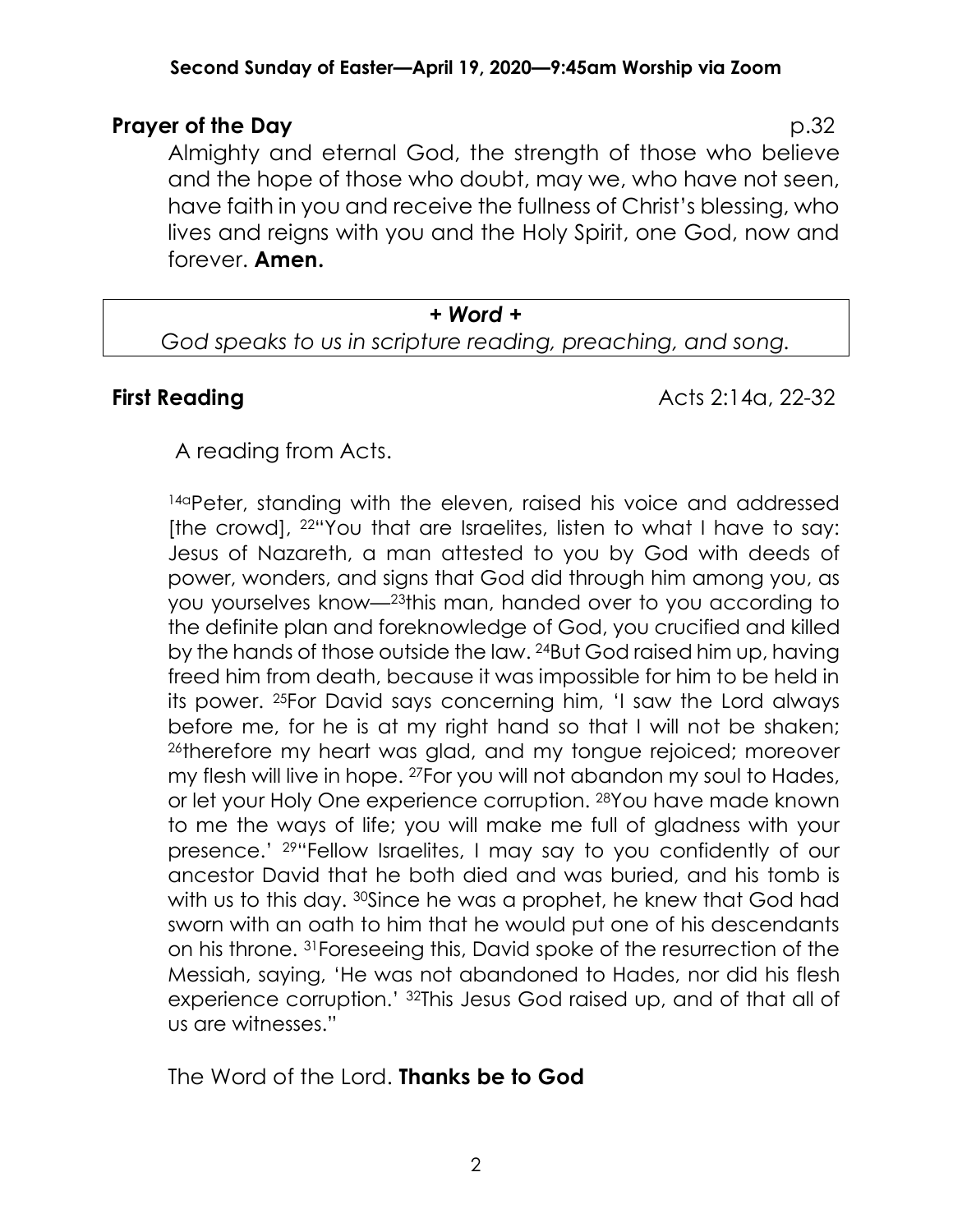# **Psalm 16**

Let us recite Psalm 16 together, as printed in the hymnal:

1Protect me, O God, for I take refuge in you; I have said to the LORD, "You are my Lord, my good above all other."

2All my delight is in the godly that are in the land,

upon those who are noble among the people.

3But those who run after other gods

shall have their troubles multiplied.

- 4I will not pour out drink offerings to such gods, never take their names upon my lips.
- 5O LORD, you are my portion and my cup; it is you who uphold my lot.
- 6My boundaries enclose a pleasant land; indeed, I have a rich inheritance.
- 7I will bless the LORD who gives me counsel;

my heart teaches me night after night.

<sup>8</sup>I have set the LORD always before me;

because God is at my right hand, I shall not be shaken**.**

9My heart, therefore, is glad, and my spirit rejoices;

my body also shall rest in hope.

10For you will not abandon me to the grave,

nor let your holy one see the pit.

11You will show me the path of life;

in your presence there is fullness of joy, and in your right hand are pleasures forevermore.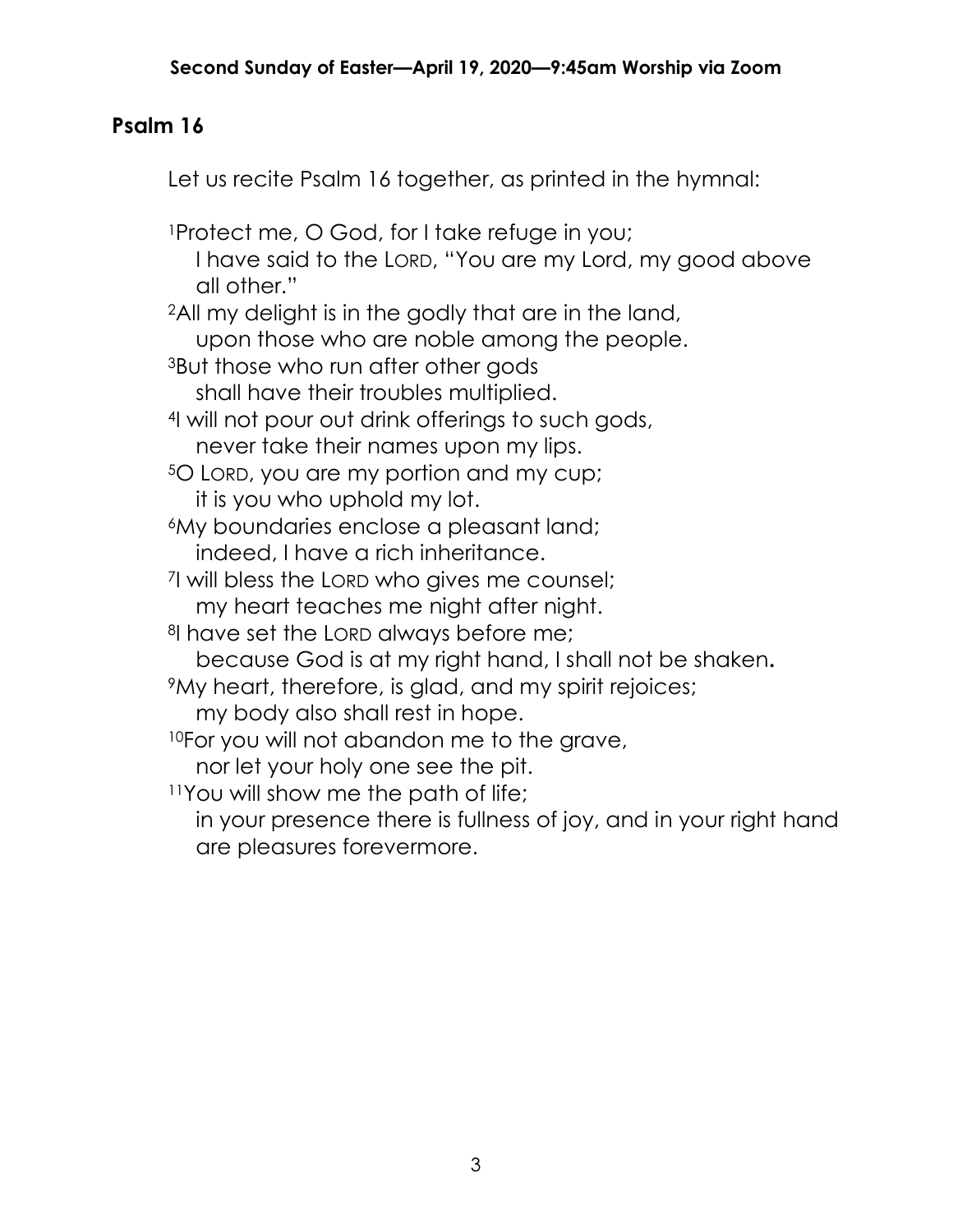## **Second Reading 1 Peter 1:3-9**

A reading from First Peter:

3Blessed be the God and Father of our Lord Jesus Christ! By his great mercy he has given us a new birth into a living hope through the resurrection of Jesus Christ from the dead, 4and into an inheritance that is imperishable, undefiled, and unfading, kept in heaven for you, <sup>5</sup>who are being protected by the power of God through faith for a salvation ready to be revealed in the last time. <sup>6</sup>In this you rejoice, even if now for a little while you have had to suffer various trials, 7so that the genuineness of your faith being more precious than gold that, though perishable, is tested by fire—may be found to result in praise and glory and honor when Jesus Christ is revealed. <sup>8</sup>Although you have not seen him, you love him; and even though you do not see him now, you believe in him and rejoice with an indescribable and glorious joy, 9for you are receiving the outcome of your faith, the salvation of your souls.

The Word of the Lord. **Thanks be to God**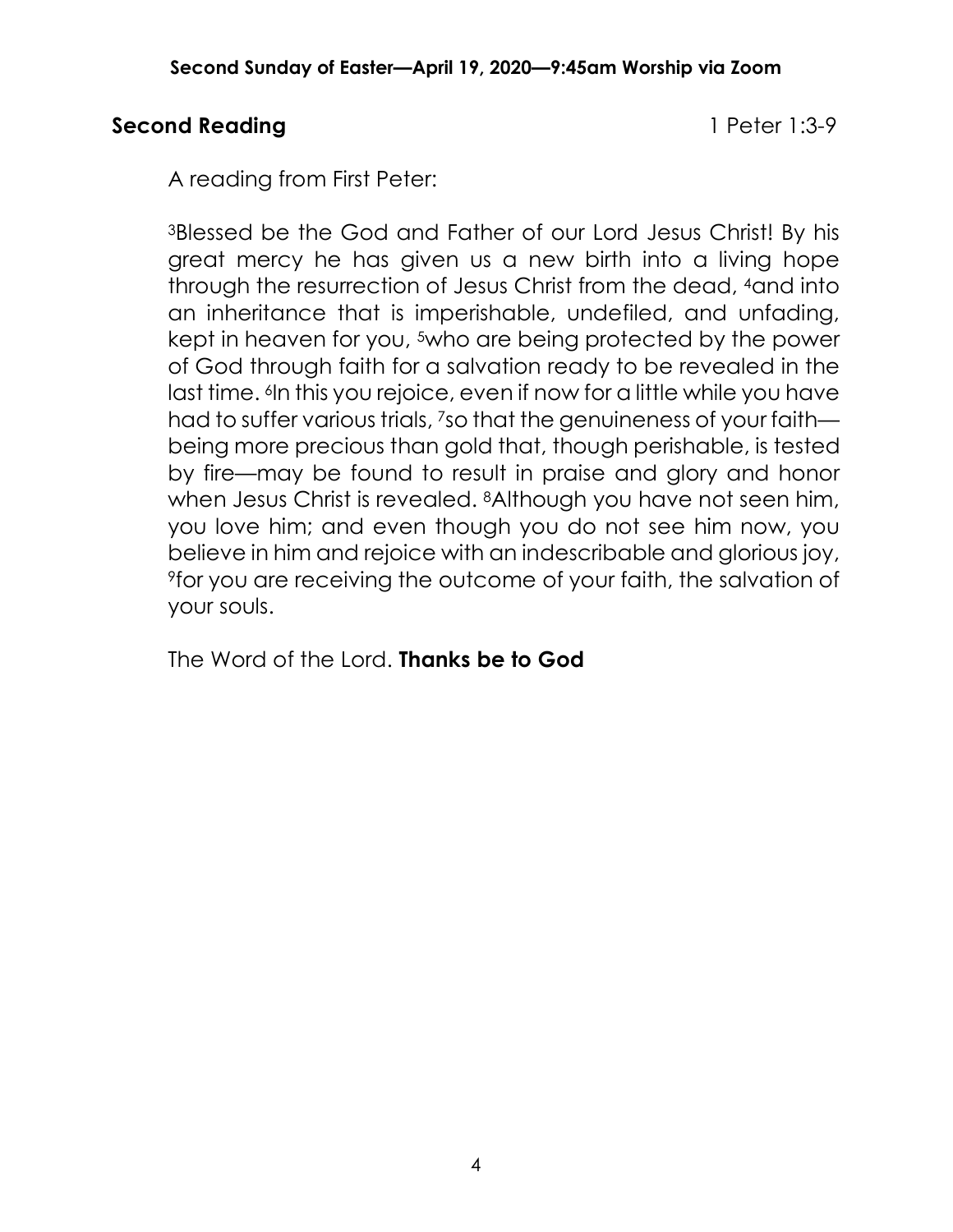#### **Gospel Reading** John 20:19-31

The holy gospel according to John. **Glory to you, O Lord.**

19When it was evening on that day, the first day of the week, and the doors of the house where the disciples had met were locked for fear of the Jews, Jesus came and stood among them and said, "Peace be with you." 20After he said this, he showed them his hands and his side. Then the disciples rejoiced when they saw the Lord. 21Jesus said to them again, "Peace be with you. As the Father has sent me, so I send you." <sup>22</sup>When he had said this, he breathed on them and said to them, "Receive the Holy Spirit. 23If you forgive the sins of any, they are forgiven them; if you retain the sins of any, they are retained." 24But Thomas (who was called the Twin), one of the twelve, was not with them when Jesus came. 25So the other disciples told him, "We have seen the Lord." But he said to them, "Unless I see the mark of the nails in his hands, and put my finger in the mark of the nails and my hand in his side, I will not believe." 26A week later his disciples were again in the house, and Thomas was with them. Although the doors were shut, Jesus came and stood among them and said, "Peace be with you." 27Then he said to Thomas, "Put your finger here and see my hands. Reach out your hand and put it in my side. Do not doubt but believe." 28Thomas answered him, "My Lord and my God!" 29Jesus said to him, "Have you believed because you have seen me? Blessed are those who have not seen and yet have come to believe." 30Now Jesus did many other signs in the presence of his disciples, which are not written in this book. 31But these are written so that you may come to believe that Jesus is the Messiah, the Son of God, and that through believing you may have life in his name.

The gospel of the Lord. **Praise to you, O Christ.**

**Sermon Constanting Constanting Constanting Constanting Constanting The Rev. Leslie D. Weber**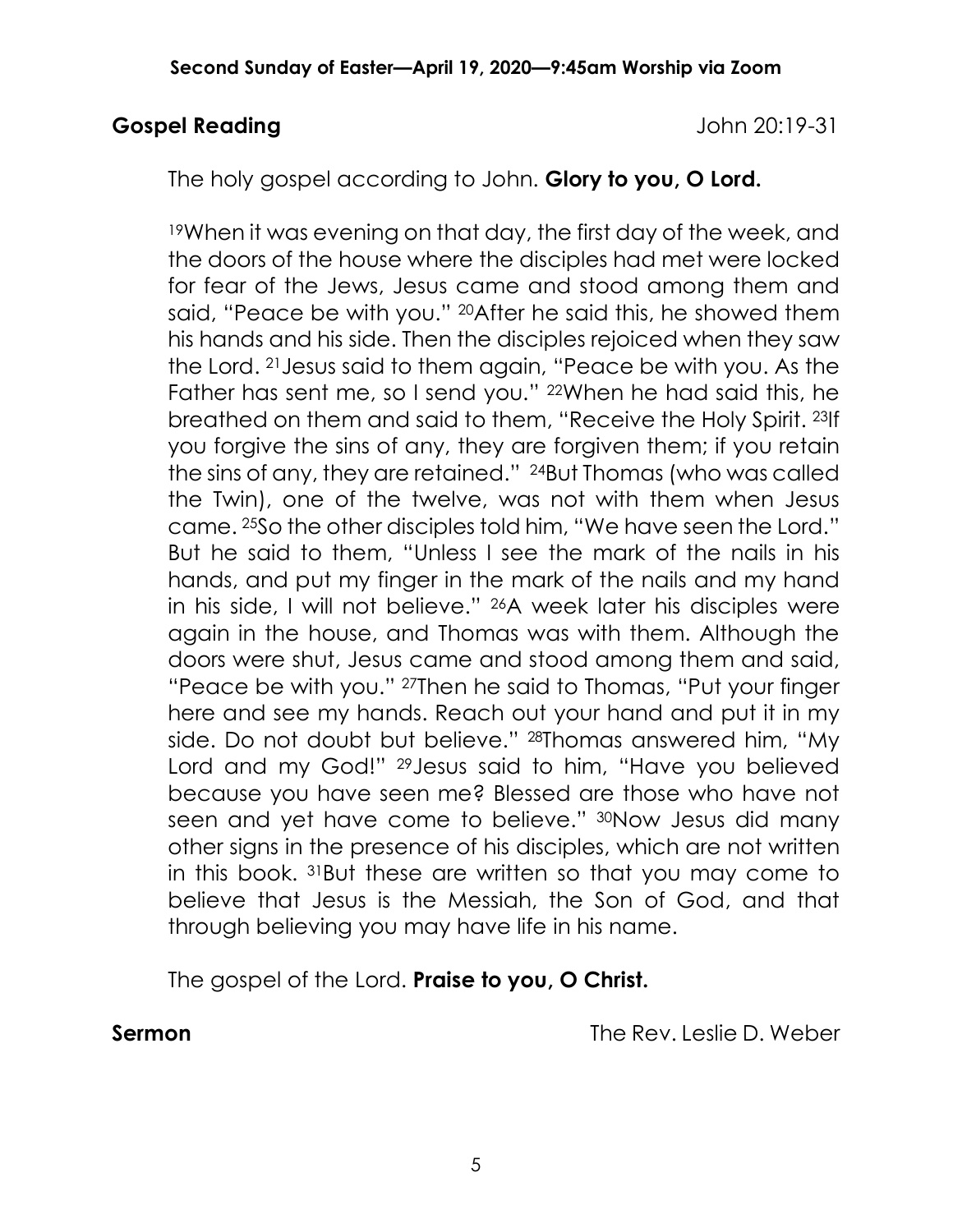#### **Hymn of the Day** ELW #635

We Walk by Faith



Text: Henry Alford, 1810–1871, alt.<br>Music: SHANTI, Marty Haugen, b. 1950<br>Music © 1984 GIA Publications, Inc., 7404 S. Mason Ave., Chicago, IL 60638. www.giamusic.com. 800.442.3358. All rights reserved. Used by permission.

Duplication in any form prohibited without permission or valid license from copyright administrator.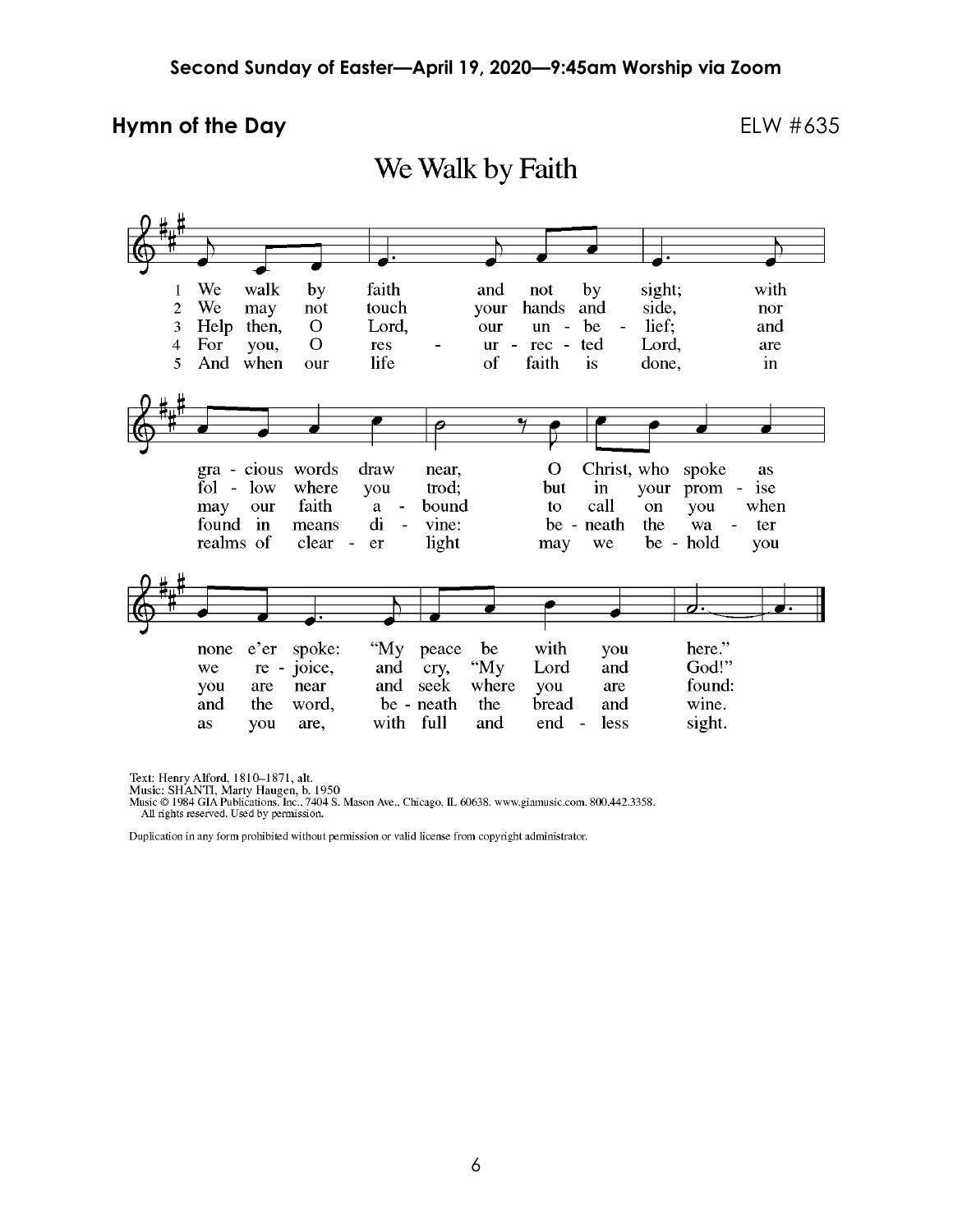## **Nicene Creed 2018 104 PM** 2018 104

With the whole church, let us confess our faith with the words on the Nicene Creed:

**We believe in one God, the Father, the Almighty, maker of heaven and earth,** 

**of all that is, seen and unseen.**

**We believe in one Lord, Jesus Christ,**

**the only Son of God,**

**eternally begotten of the Father,**

**God from God, Light from Light,**

**true God from true God,**

**begotten, not made,**

**of one Being with the Father;**

**through him all things were made.**

**For us and for our salvation** 

**he came down from heaven, was incarnate of the Holy Spirit and the virgin Mary and became truly human. For our sake he was crucified under Pontius Pilate; he suffered death and was buried. On the third day he rose again in accordance with the scriptures; he ascended into heaven and is seated at the right hand of the Father. He will come again in glory to judge the living and the dead, and his kingdom will have no end.**

**We believe in the Holy Spirit, the Lord, the giver of life,**

**who proceeds from the Father and the Son,**

**who with the Father and the Son is worshiped and glorified, who has spoken through the prophets.**

**We believe in one holy catholic\* and apostolic church.**

**We acknowledge one baptism for the forgiveness of sins. We look for the resurrection of the dead, and the life of the world to come. Amen.**

\* universal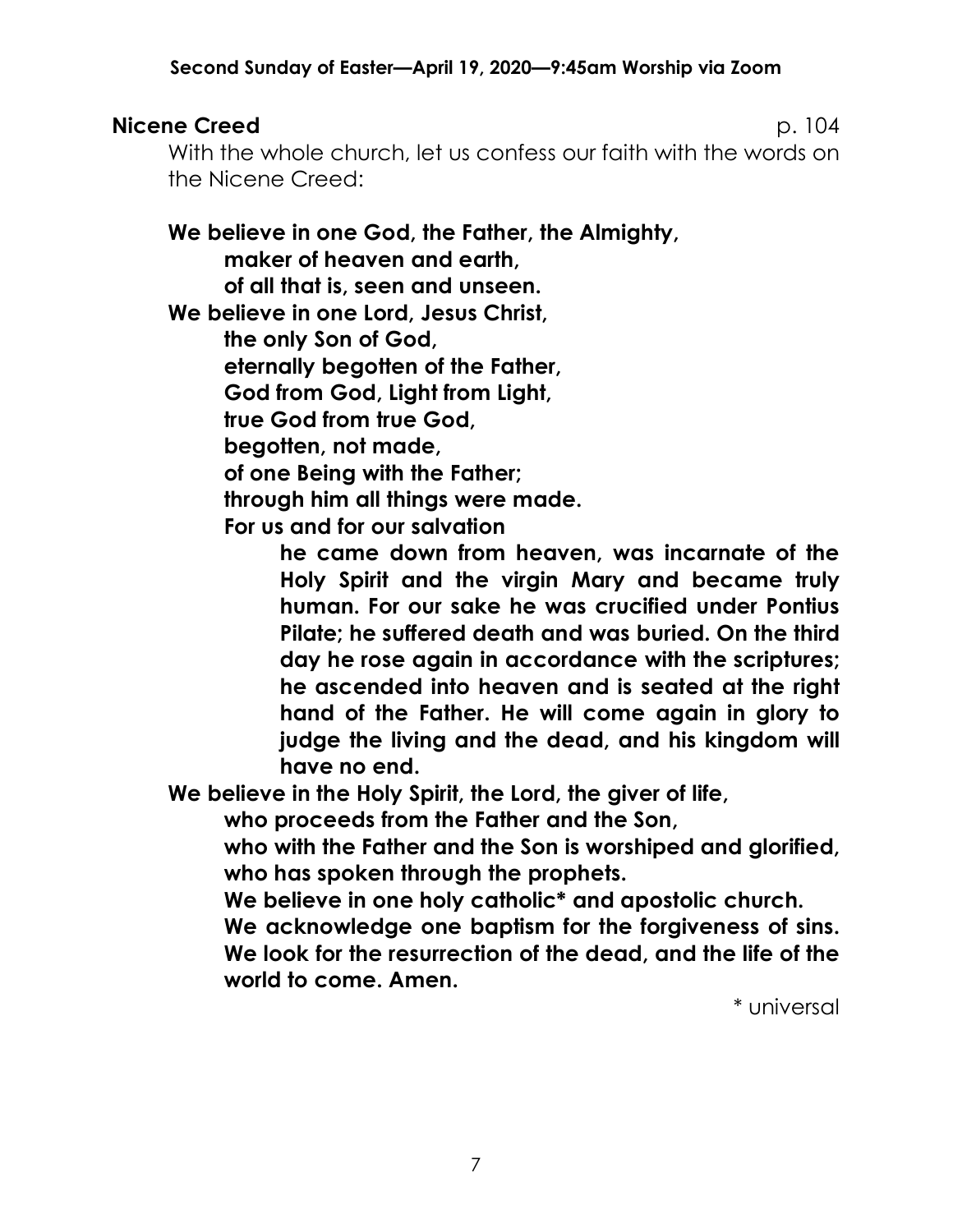## **Prayers of Intercession**

Uplifted by the promised hope of healing and resurrection, we join the people of God in all times and places in praying for the church, the world, and all who are in need.

*A brief silence.*

Open the doors we close, O God, when we fear those who worship you in different ways. Guide us to unity and harmony so that we may come to respect and cherish our commonalities. Lord, in your mercy, **hear our prayer.**

Open the paths we ignore, O God, when we prioritize financial gain and convenience over listening to the groaning of the earth. Inspire all to care for the world you have made so that living things might thrive. Lord, in your mercy, **hear our prayer.**

Open the rooms we lock, O God, to those who live without a homeland or place of safety. We pray that generous nations offer refuge and peace for all. Lord, in your mercy, **hear our prayer.**

Open the hearts we close, O God, to the cries of those in pain. We pray for those isolated physically or emotionally through incarceration, addiction, mental illness, chronic suffering, grief, and all in need, especially for those listed on our prayer list and those we name now aloud or silently *(pause for names to be shared)*. Lord, in your mercy, **hear our prayer.**

Open the way to eternal life, O God, as we remember those who have died in faith. Free us from the fear of death, that we embrace the peace you have promised. Lord, in your mercy, **hear our prayer.**

With bold confidence in your love, almighty God, we place all for whom we pray into your eternal care; through Christ our Lord. **Amen.**

**Peace**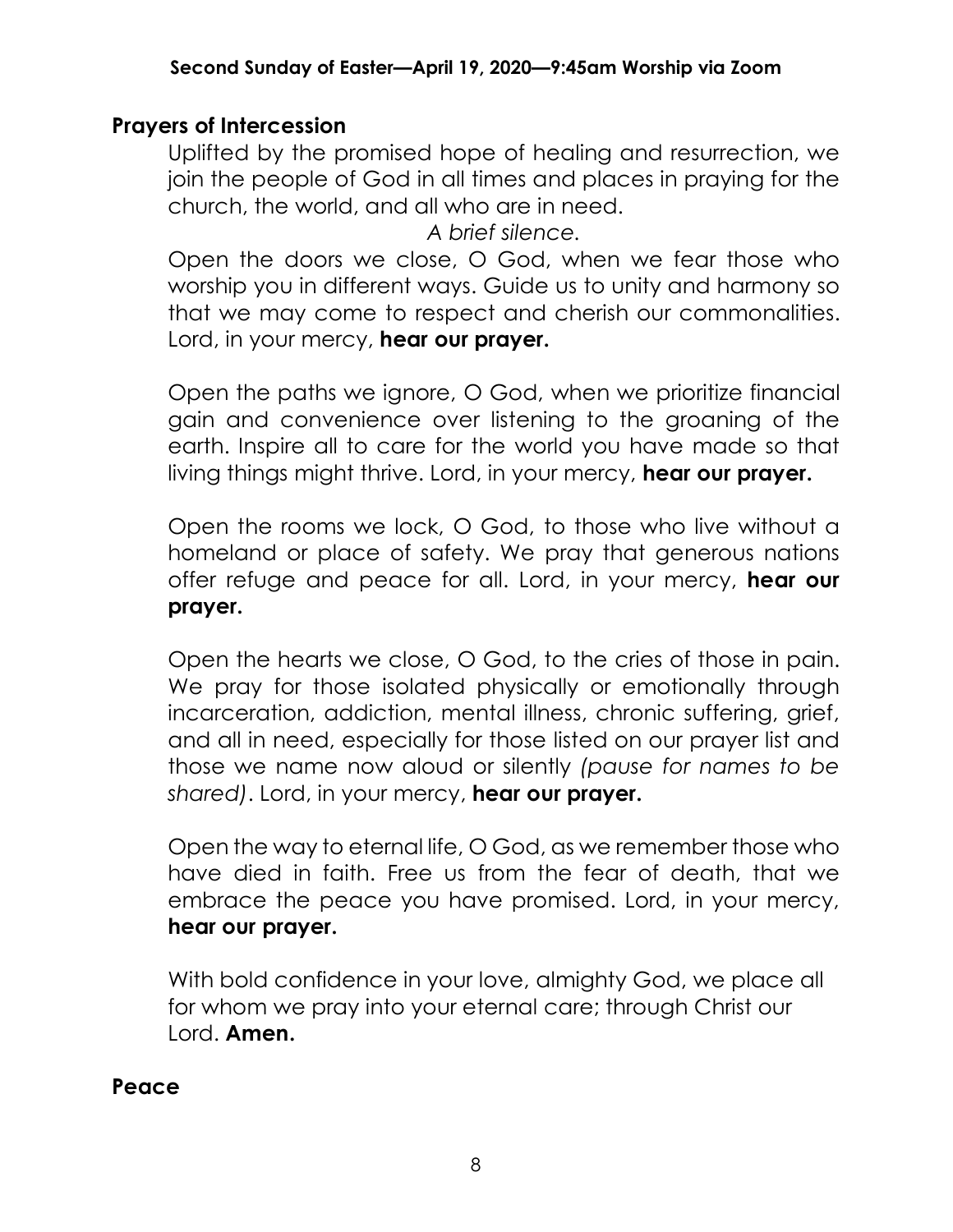## *+ Thanksgiving+*

## **Offering**

*While we are not gathering together in person, please continue to support the mission of the church as you are able. Electronic donations can be made at https://tithe.ly/give\_new/www/#/tithely/give-one-time/475611. Checks can be also be sent to church: 521 Providence Rd, Chesapeake, VA 23325*

## **Offering Prayer**

God of hope, we give you thanks for the gift of empty tomb and the risen Lord. We give you thanks for all of the financial gifts shared this week in support of the ministry at Grace. We give you thanks for all of the people who have shared their time, wisdom and creativity to be your hands and voice in the world. We may not be able to gather in-person, but no matter where we are physically, we are church together as we share our gifts to be God's people in our local community and throughout the world. **Amen.**

## **Thanksgiving for the Word**

Praise and thanks to you, holy God, for by your Word you made all things: you spoke light into darkness, called forth beauty from chaos, and brought life into being. For your Word of life, O God, **we give you thanks and praise.**

By your Word you called your people Israel to tell of your wonderful gifts: freedom from captivity, water on the desert journey, a pathway home from exile, wisdom for life with you. For your Word of life, O God, **we give you thanks and praise.**

Through Jesus, your Word made flesh, you speak to us and call us to witness: forgiveness through the cross, life to those entombed by death, the way of your self-giving love. For your Word of life, O God, **we give you thanks and praise.**